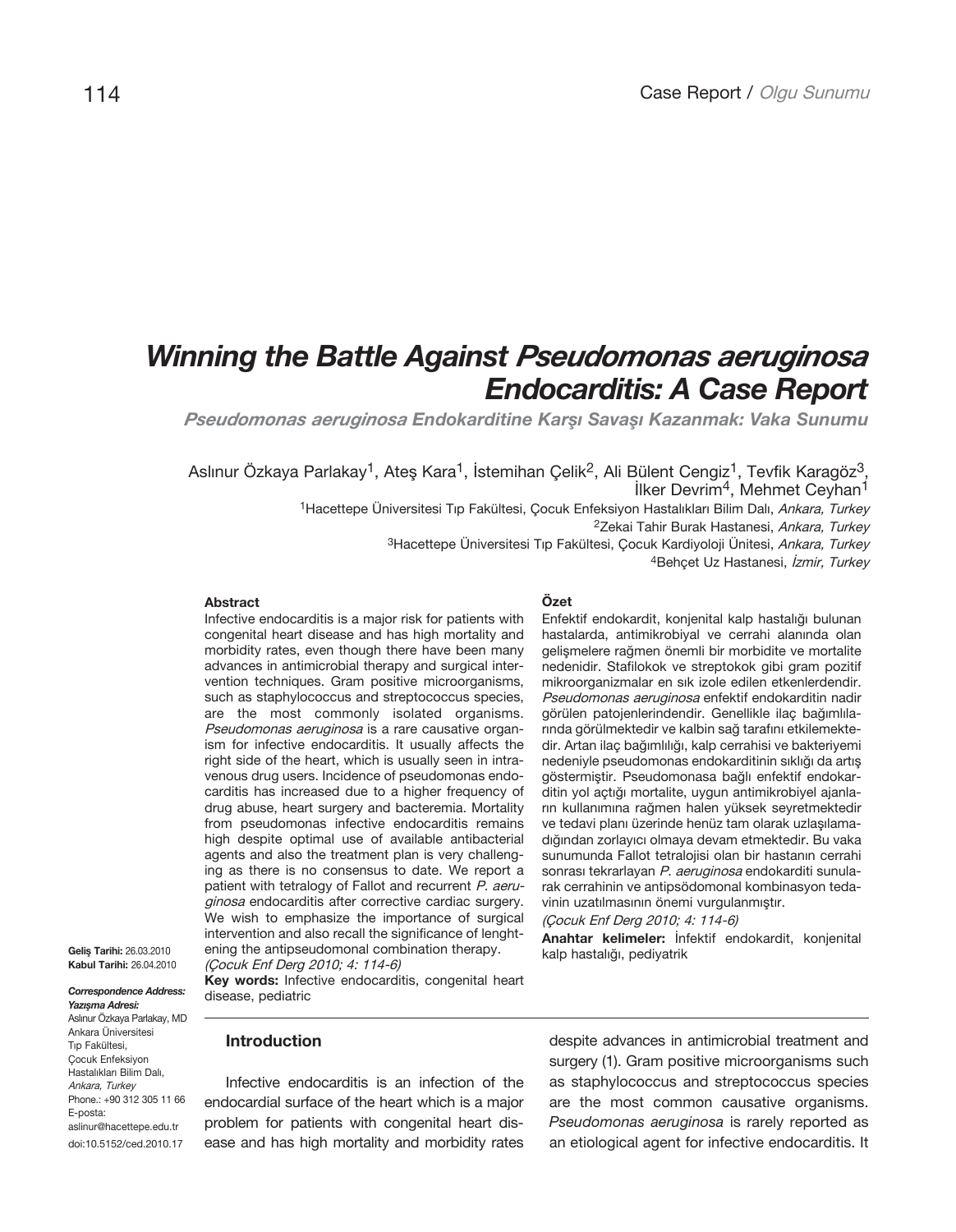usually affects the right-side of heart, which is encountered in intravenous drug users. Other rare conditions that might cause pseudomonas endocarditis are heart surgery and P. aeruginosa bacteremia (2,3).

Treatment of P. aeruginosa endocarditis is a point of discussion and as yet there has been no concensus on treatment. In our case, the importance of surgical intervention and the significance of lenghtening the antipseudomonal combination therapy in case of pseudomonas endocarditis is emphasized.

#### **Case Report**

A 2-year old boy was admitted to our hospital with the diagnosis of Fallot Tetralogy for corrective surgery and complete correction was made and a patch was used for the ventriculoseptal defect. Seven days after the operation, he became febrile and no vegetation or collection was detected by transthoracic echocardiographic scans performed on the same day. The white blood cell count was 28 x 109 / L, C-reactive protein was 8.6 mg/dL (N:0- 0.8), and erythrocyte sedimentation rate was 10 mm/ hour. Blood cultures were taken and sulbactam-ampicillin and amicasin therapy was started empirically. Pseudomonas aeruginosa was isolated from blood culture. His antimicrobial therapy was then arranged as meropenem and amikacin Repeated blood cultures on 10<sup>th</sup> and 13<sup>th</sup> postoperative days (first and third day of meropenem and amicasin therapy) also revealed P. aeruginosa. On the fourth day of meropenem and amikacin, he became afebrile. Control blood cultures were negative after the fifth day of anti-pseudomonal therapy. Antibiotics were stopped after day 28 of treatment and he was discharged.

Two months later, he became febrile again. There was vegetation on the patch on control transthoracic echocardiography and therapy for infective endocarditis was started - as vancomycin, ceftazidime and netilmicin empirically because of previous P. aeruginosa endocarditis, and on the third day of hospitalization pseudomonas was isolated from blood culture once again and ceftazidime was changed to meropenem according to susceptibility result of the culture. On the third week of therapy, ciprofloxacin was added to the therapy regimen due to persistance of vegetation on echocardiograpy. At the second month of therapy, because of persistance of vegetation on the patch, vegetation on the tricuspid valve and patch was removed and a new patch was placed. After an additional 34 days of meropenem, ciprofloxacin and aminoglycoside therapy, the patient was discharged.

One month after discharge, the patient was readmitted to our hospital with the complaint of fever. A trans-

thoracic echocardiography revealed vegetations in the right ventricle. Meropenem and amikacin therapy was initiated and P. aeruginosa was isolated once more. Surgery was performed on the third day of hospitalization and vegetations from the right ventricle were removed and also P. aeruginosa was isolated from surgical material. He became afebrile after surgery and therapy was modifed to ceftazidime, amikacin and ciprofloaxcin. He was discharged after 68 days of antimicrobial therapy.

There was no relapse after this combination of prolonged medical therapy and surgical treatment at 6 months follow up period.

### **Discussion**

Gram-negative bacilli are responsible for 5.3-12% of endocarditis. Pseudomonas aeruginosa is present in 30 to 50% of these cases and the majority are observed in intravenous drug users. Also, patients with catheters and prosthetic heart valves are at increased risk for P. aeruginosa endocarditis (4). In a study by Ishiwada et al, P. aeruginosa was found to be responsible for 2.1% of infective endocarditis of patients with congenital heart disease (2). Risk factors for pseuodomonas endocarditis are valvular heart abnormalities, congenital heart diseases, heart surgery, intravenous drug usage, presence of central catheters, hemodialysis, cardiac catheterization, gastrointestinal and genitourinary procedures (5).

P. aeruginosa usually affects tricuspid valves and the right ventricle, causing symptoms and signs of septic pulmonary emboli. Management of P. aeruginosa endocarditis is difficult, especially when causing leftsided disease, as infection is acute, aggressive and poorly responsive to antibiotics. There is no consensus on the duration of antibiotic therapy. In our case, the antimicrobial therapy period was 21 days in the initial course, 34 days in the first relapse and 68 days in the last attack supported by surgical intervention. In case of pseudomonal endocarditis, failure of treatment could be caused by the emergence of resistance during the period of therapy and might also caused by discordance of in vitro and in vivo antimicrobial susceptibilities (6). Recent studies suggest that left-sided P. aeruginosa infective endocarditis is an aggressive disease with mortality rates ranging from 50 to 85% in patients treated with medical therapy alone. One of the challenging aspects of pseudomonal endocarditis treatment is the requirement of higher concentration of antimicrobial agents, as penetration of the antimicrobial agent is decreased to the bacterial cell because of polyanionic glycocalyx biofilm formation of P. aerugi